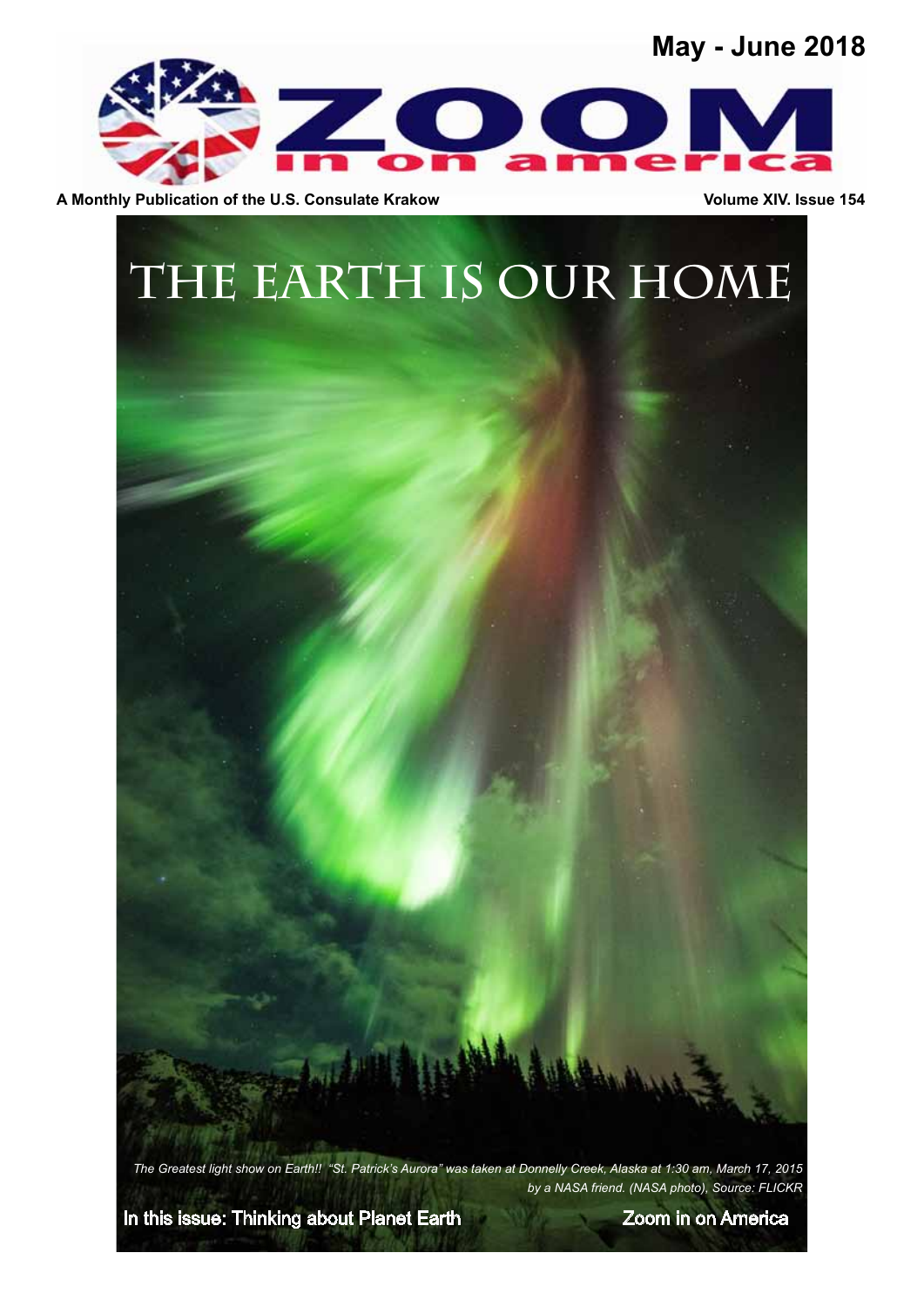## **The Future is in Our Hands**

**It no longer seems necessary to convince the majority of people that we all need to take care of our environment if we want to preserve our planet for future generations. Air and water pollution alongside other ailments, such as shrinking resources pose a threat to us all at the present time. An interdisciplinary effort is needed and support from governments is imperative to secure our future as the inhabitants of planet Earth. Young people have a big say in the effort to protect our environment. The U.S. Department of Energy organizes the Solar Decathlon as a contest to engage students in environmental protection efforts.**

On the U.S. Department of Energy Solar Decathlon® website (https://www.solardecathlon.gov/) one can read that the project "is a collegiate competition made up of 10 contests which challenge student teams to design and build full-size, solar-powered houses. The winner of the competition is the team that best blends design excellence and smart energy production with innovation, market potential, and energy and water efficiency."

The idea of the Solar Decathlon originated in the U.S. Department of Energy in cooperation with National Renewable Energy Laboratory and the American Institute of Architects. It is connected with the growing concern about shrinking energy resources and a belief that bright young students are capable of helping to solve very serious global problems. Like the Olympic decathlon, there are ten contests set before selected teams of students testing various, all-around skills. The task is clearly defined: to design, build and maintain the most livable and energyefficient solar-powered home.

The ten contests include: architecture, dwelling, documentation, communications, comfort zone, appliances, hot water, lighting, energy balance and getting around (read: A Solarpowered Car!). Mysterious as some of these contests may sound – they all relate to our everyday usage of energy and finding means to economize. The teams which participate in the contest must design and build homes that run solely on solar energy.

Solar Decathlon, now an international movement, is planning five international Solar Decathlons in 2018 and 2019. The next event (Solar Decathlon China) will take place in August, 2018 in Dezhou, China, with 22 teams. Sixteen teams will participate in Solar Decathlon Europe in the 2019 event in Szentendre, Hungary. This event will focus on retrofitting houses. Solar Decathlon Africa is planned for September 2019, in Benguerir, Morocco. Solar Decathlon Latin America and the Caribbean will include 15 teams in its 2019 event. Finally, Solar Decathlon Middle East will host 21 teams competing in its November 2018 event in Dubai, United Arab Emirates (UAE).



*Each year the National Cherry Blossom Festival celebrates spring in Washington, DC. There are about 3,750 cherry tree on the Tidal Basin, which is the location for many National Memorials. Photo: U.S. Department of State (IIP Bureau).*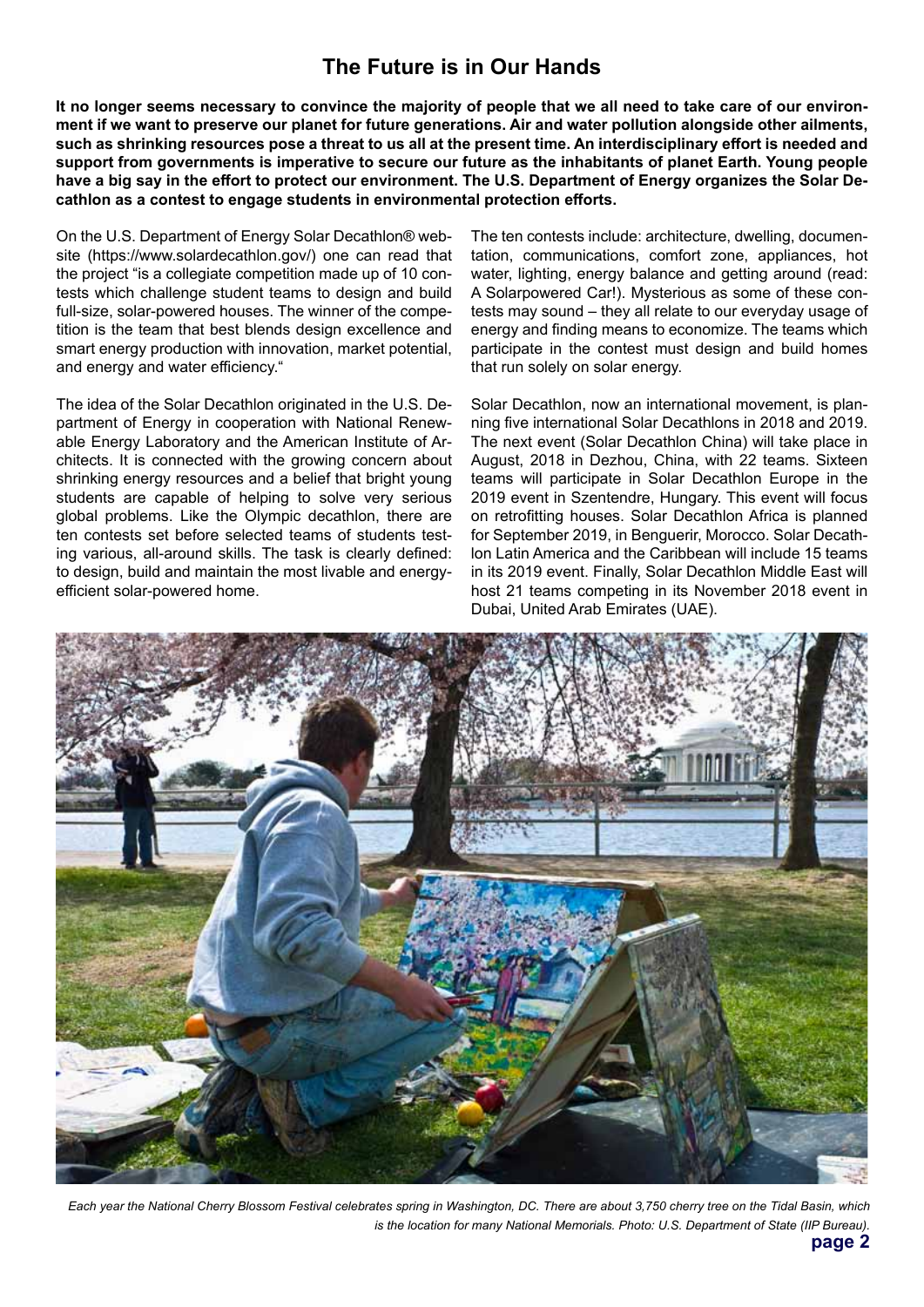### **Pam DeVolder: Environmental Stewardship Has Always Been a Priority for Me**

I've always loved spending time in nature. As a child, I frequently camped with my family, and when I got older I started doing a lot of hiking and climbing. I especially love botanizing – studying native plants and wildflowers. We have many beautiful national parks and wilderness areas in the U.S. but, unfortunately, a lot of places have been damaged by human behavior like mining and manufacturing. Some of these areas are heavily contaminated with hazardous waste and pose a risk to humans and the environment, so the United States Environmental Protection Agency (EPA) has designated them as "Superfund sites" for high priority cleanup. Some sites cover several hundred hectares of land.

I was really concerned about these environmental messes, so I decided to learn how I could help. Prior to my career as a diplomat, I studied environmental science and worked as a scientist developing new technologies to remediate environments polluted with heavy metals, especially lead. I conducted research at former mining sites in Colorado, Idaho and Missouri, and developed innovative

new technologies to reduce the bioavailability (the amount of metal that a person, animal or other living organism absorbs) to a safe level. Using custom blended compost made from organic residuals like biosolids from waste water treatment, fly ash and logyard waste, we were able to remediate the sites and get plants and other wildlife to return to the area. It was very gratifying work to see life return to places where nothing had grown for a hundred years.

Although I really enjoyed working as a scientist, I eventually returned to my passion of public engagement. As a diplomat, I travel the world and talk to people about all kinds of important topics, including environmental issues, human rights and education. I love my job of representing the United States and building connections between Americans and other people in other countries. I no longer work as a scientist, but I do look for ways to reduce my carbon footprint and help make the planet greener in small ways every day.



*NASA Satellite Maps Show Human Fingerprint on Global Air Quality*

*This global map shows the concentration of nitrogen dioxide in the troposphere as detected by the Ozone Monitoring Instrument aboard the Aura*  satellite, averaged over 2014. Using new, high-resolution global satellite maps of air quality indicators, NASA scientists tracked air pollution trends *over the last decade in various regions and 195 cities around the globe."These changes in air quality patterns aren't random," said Bryan Duncan,*  an atmospheric scientist at NASA's Goddard Space Flight Center in Greenbelt, Maryland, who led the research. "When governments step in and say we're going to build something here or we're going to regulate this pollutant, you see the impact in the data." Duncan and his team examined *observations made from 2005 to 2014 by the Dutch-Finnish Ozone Monitoring Instrument aboard NASA's Aura satellite. One of the atmospheric gases the instrument detects is nitrogen dioxide, a yellow-brown gas that is a common emission from cars, power plants and industrial activity. Nitrogen dioxide can quickly transform into ground-level ozone, a major respiratory pollutant in urban smog. Nitrogen dioxide hotspots, used as an indicator of general air quality, occur over most major cities in developed and developing nations. Photo: NASA*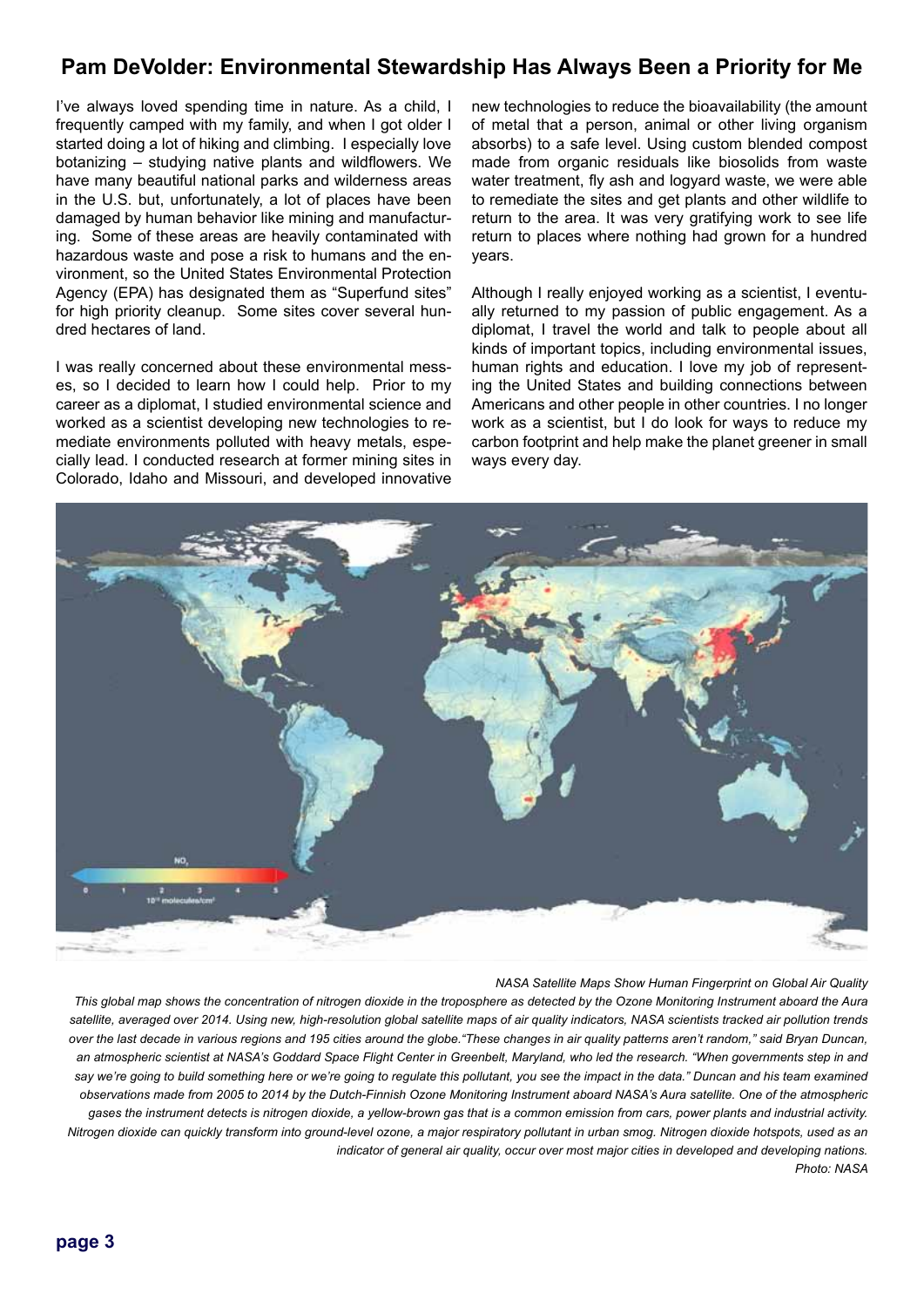#### **Thomas Culhane: I Take Environmental Care Very Seriously**

Thomas H. Culhane is a professor at the University of South Florida in the Patel College of Sustainability in Tampa, Florida where he teaches courses on Food, Energy, Water Nexus, Waste Not, Want Not, and Zero Waste. Additionally, he is the director of the Climate Uncertainty Mitigation and Adaptation Program. Previously, he also worked for four years at Mercy College in New York, helping to develop an Environmental Sustainability and Justice Program in the aftermath of hurricane Sandy. Culhane explains, "My job, my mission, my passion is to look for technologies and look for processes and community possibilities to erase suffering, to end suffering and to bring a bright, beautiful future for everybody using our human ingenuity and compassion and our ability to come together and try out scientific ideas."

Culhane explains how his passion for environmental issues began at a very young age while he was living in Chicago during the 1960s. He describes how the air was filled with smog, Lake Michigan smelled of dead fish, and the sunrises were obscured with black smoke from factories. In a visit to the village of Dohuk, Iraq where his mother was born, he was shocked by the cleanness, functionality, and simplicity of life there in comparison to his life in Chicago. Culhane and his family later moved to New York where he became even more concerned with the devastating conditions of the environment both in and around New York City. Eventually Culhane applied to Harvard with an essay explaining his goal of creating a utopia. Culhane explained in his essay, "I see a utopia where all can come together despite our differences and use our differences to make a diverse ecology. That the world should celebrate diversity. We should have as many different types of human beings, cultures, animals, plants, and microbes." He was accepted to Harvard and began to study biological anthropology and human evolution. After two years Culhane left to live in Egypt where he taught English to the poor and performed with the Egyptian circus. His work with the poor inspired him to return to Harvard upon his realization, "everybody I need in the world, almost, is kind, generous, loving, interested, curious, hopeful, and optimistic." After completing his studies, Culhane received a fellowship grant from the Rockefellers enabling him to explore other cultures.

First he went to Borneo to live in the primary rainforest, deep in the jungle with the Malayu tribes' people. After a year in the jungle he then traveled to live with the Dayuk tribes as he continued to try and get to know the people and understand how they saw the world. Culhane concluded, "They saw a different world than we do. They saw a world where nature had given us all of this gift and if we use our intuition, and imagination and our cleverness and work together, we could turn a tree into a canoe. Or we could turn rattan branches into a house. Or we could take the sap that came out of the tree and make lamps out of it. To them the world was just resources and if you honored nature, the resources would come back."

In the wake of this discovery, Culhane developed the idea, "That if we made cities like rainforests or made them like coral reefs, and again increase the diversity; a city could be a miraculous place of love, growth, and life."

Culhane began to try and understand why oil and coal are being used in place of solar, wind and water to power our lives. He could not understand why these renewable resources were not being used more by the advanced parts of the world when there is almost no difference in the technologies required to harness them and the technologies used in everyday items such as cellphones. Culhane discovered that "actually a clean, healthy economy is easier and cheaper, not harder." As a result he decided to teach in the inner city in the poor areas of America. His goal was to teach the students science so they could improve their own lives. Culhane was teaching in Los Angeles when an earthquake hit which cut off power, gas, water, and collapsed highways. Although everything was restored in the rich areas of LA within a week, the poorer areas had to wait a month. Culhane used this experience to inspire his students to discover innovative ways such as solar power and growing their own food to overcome the difficulties. Culhane concludes, "Living through that earthquake in the aftermath I've become a passionate teacher of sustainability."





*Thomas Culhane meets with Polish students to discuss ways of recycling and using renewable resources in our everyday life. Photos: U.S. Consulate Krakow*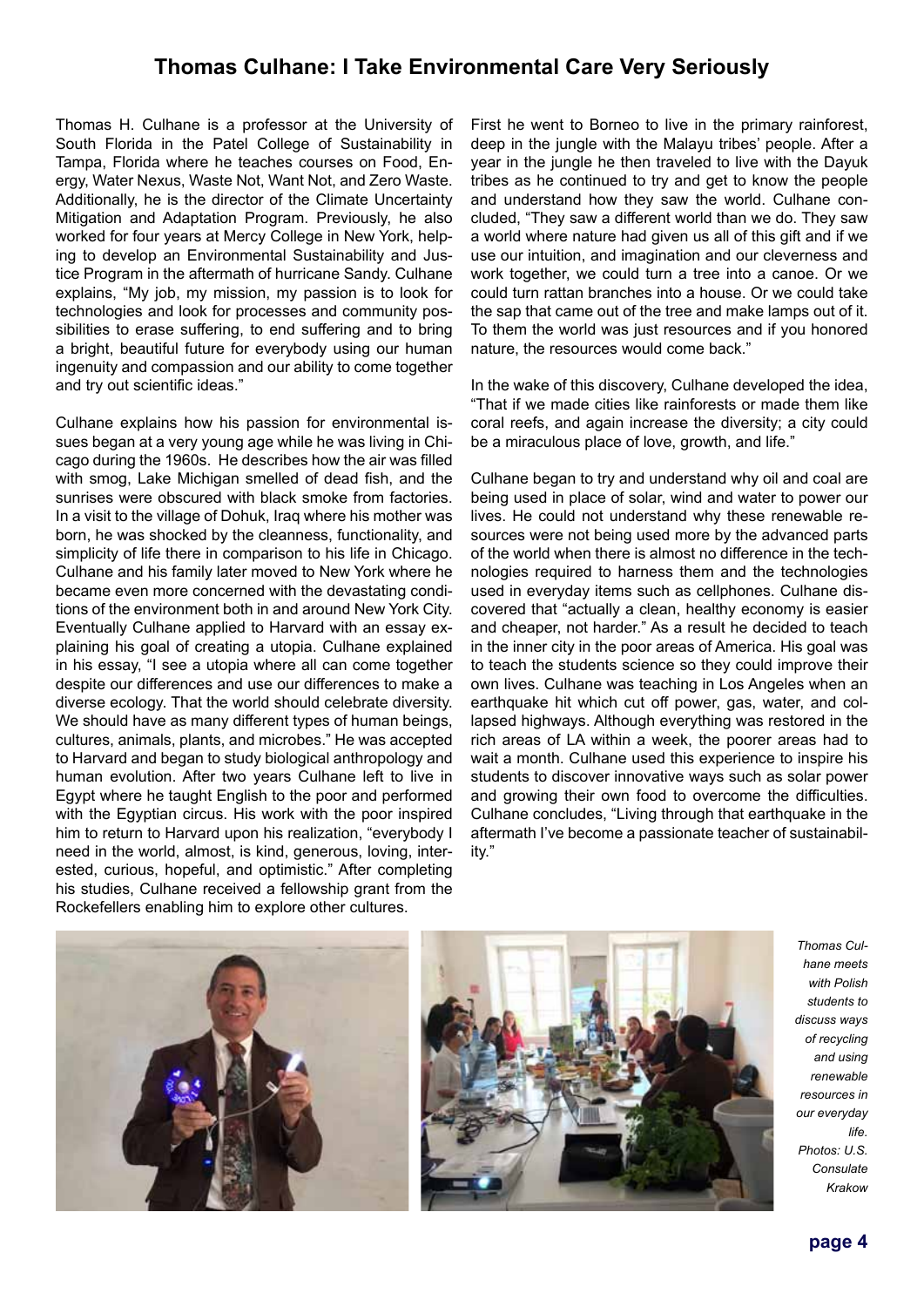#### **Ways of Improving: Some Examples**

**Renewable energy for Alaska:** Alaskan communities have banded together to build their energy future. Fifty-eight villages, all but one accessible only by boat or plane, belong to the nonprofit Alaska Village Electric Cooperative (AVEC). Launched in 1968, AVEC serves Athabascan, Aleut, Inupiat, Yupik, Siberian Yupik, and Caucasian communities. Each member village elects a delegate to AVEC's annual cooperative meeting. In the photo is AVEC mascot Little Picu, a sealskin doll in traditional Alaskan clothing, that travels with the utility's employees wherever they'll take him, including to the top of the towers that capture the Arctic winds. Photo by Alaska Village Electric Cooperative (AVEC). See also the Share America article, Facing climate change, Alaskans embrace green energy. https://www.flickr.com/ photos/iip-photo-ar chive/20418794123/in/album-72157660550478167/

**Turbine train:** Wind turbine blades wind their way by train through Denver. (Department of Energy photo by Dennis Schroeder / NREL)

#### **Renewable Energy Development in the California Desert:**

The Desert Renewable Energy Conservation Plan (DRECP) is an innovative landscape-level plan that streamlines renewable energy development while conserving unique and valuable desert ecosystems and provides outdoor recreation opportunities.

www.DRECP.org. Photo by BLM / Tom Brewster Photography.

*Source: IIP Photo Archive, FLICKR*

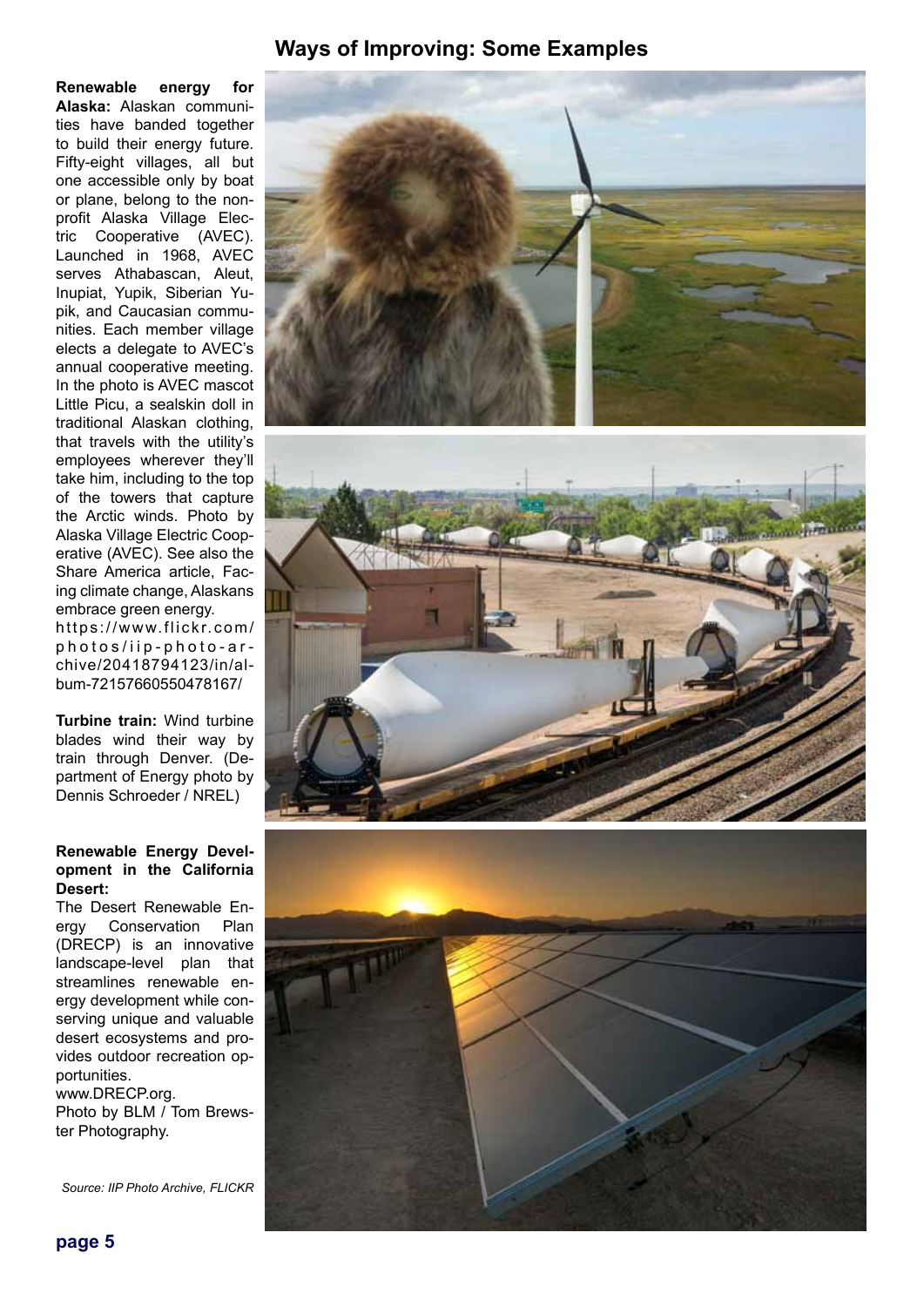#### **Karolina Sanchewska: Small and Giant Terrariums**



Did you know that most people suffer from plant blindness? Plant blindness refers to the phenomenon of people taking plants for granted, of allowing them to blend into the background rather than seeing them as the living, breathing organisms that the whole world relies on.

It's easy to get people to care about charismatic animals like pandas or tigers, but what about endangered plants? How do you get someone to be passionate about conserving a tiny, seemingly inconsequential plant like a moss? Mosses are the small fuzzy plants that you can find growing on everything from the side of a building to a rotting log. They often go unnoticed and are even thought of as, "some weird green mold". On the contrary, mosses are very special plants. They were the first plants to live on land and can be found growing on every continent on Earth, even Antarctica! Even if you know what a moss is, you might wonder, "What's the big deal about mosses? Would it really be such a catastrophe if they weren't around?". The answer is, yes! Mosses are the water reservoir of entire forests and so much more!

These are the kinds of perceptions that I have been working to change during my year as a Fulbright researcher here in Poland. To this end, I began "Project Terrarium". which I've brought to elementary schools in Kraków. After talking to students about mosses and their importance in forest communities as well as the value of biodiversity, every student gets to make his or her very own terrarium. To make a simple terrarium, all you need is a clean jar, some sort of drainage material such as gravel, soil, mosses, and a few spritzes of water. With this kind of terrarium, you can close the jar and never open it again, yet life will continue to flourish inside of your terrarium with no additional help from you. Making a terrarium can be a fun

activity at any age and they are nice as a decorative piece as well, but you can also learn a lot from them.

A terrarium is a closed ecosystem that is always there for you to observe. Inside the jar, water evaporates and then rains back down along the sides of the jar. Some mosses grow taller, while others die and decompose. Little bugs that were hiding in the moss when it was collected will multiply and serve as your "wildlife". Observing a moss terrarium on a daily basis can help attune one to a whole new perspective of the natural world. You'll stop thinking of moss as, "some weird green mold", and start thinking of it as the trees in your miniature forest. You'll gain the perspective of the numerous small and even microscopic organisms for whom moss is the whole world. In a way, terrariums are like ambassadors of nature. They are always there, serving as a reminder of all the other organisms that we share our own giant terrarium, the planet Earth, with.

*Karolna Sanchewska, a Fulbright Scholar*



Karolina Sanchewska with a terrarium, photo by *Karolina Sanchewska with a terrarium, photo by*  Michelle C. McAdams *Michelle C. McAdams*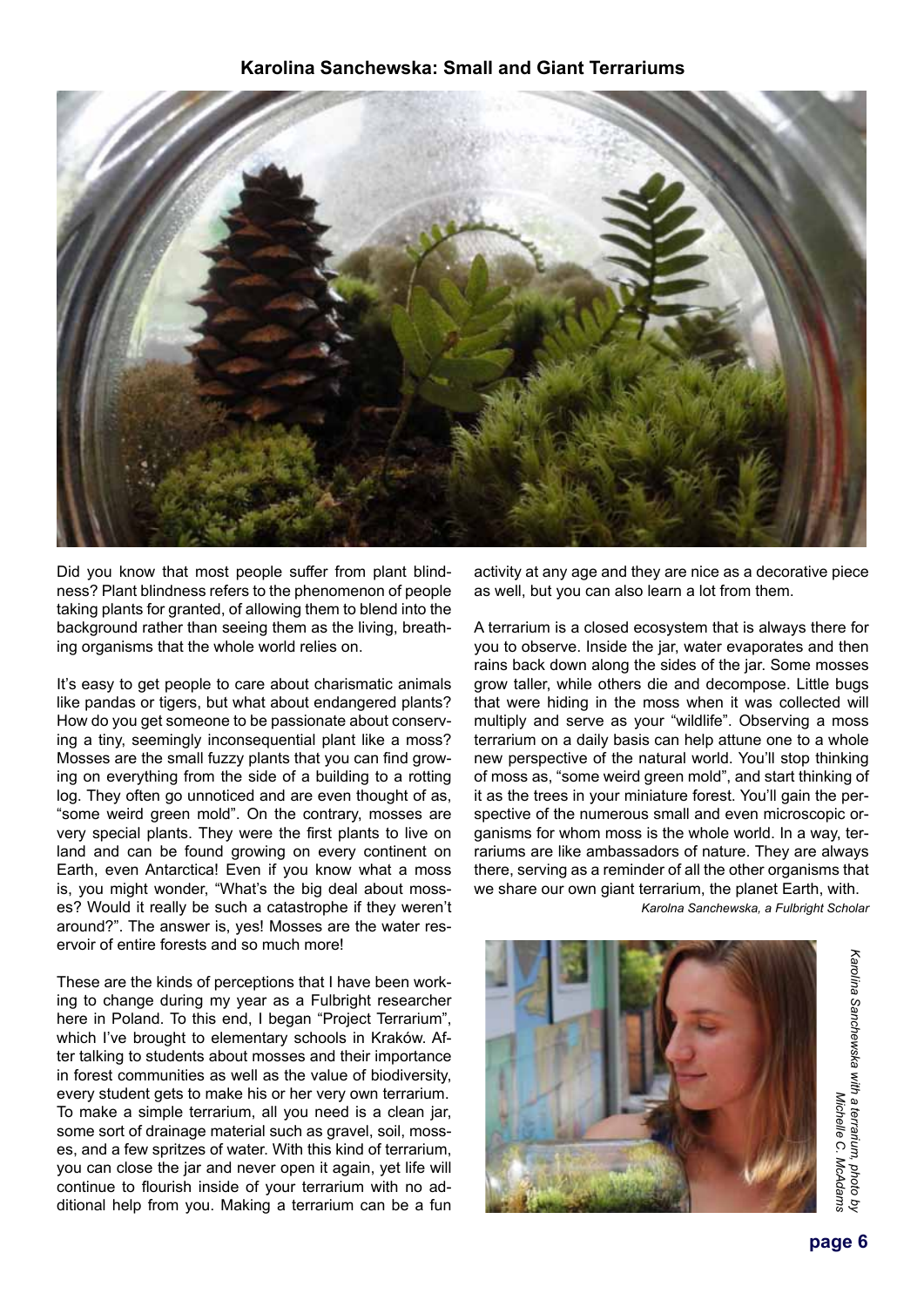# **ACTIVITY PAGE**

| May-June 2018<br><b>TRIVIA QUESTION</b>                                             | Exercise 1. Writing                                                                                                                                                                                                                                                                                                                                            |
|-------------------------------------------------------------------------------------|----------------------------------------------------------------------------------------------------------------------------------------------------------------------------------------------------------------------------------------------------------------------------------------------------------------------------------------------------------------|
|                                                                                     | Decathlon vs. decathlon                                                                                                                                                                                                                                                                                                                                        |
| What is the goal of Alaska<br>Electric Cooperative<br>Village<br>(AVEC)?            | Strength, precision, perseverance. Which of these nouns best relate to the Olympic<br>and which to the solar decathlon?                                                                                                                                                                                                                                        |
| Send the answer<br>(with your home address) to:<br>KrakowAIRC@state.gov             | Write 1-2 paragraphs (up to 250 words) on the topic.                                                                                                                                                                                                                                                                                                           |
|                                                                                     | Exercise 2. Speaking                                                                                                                                                                                                                                                                                                                                           |
| The 2nd, 6th and 8th cor-<br>rect answer will be awarded<br>with a book prize       | Work in pairs. Choose one of the photos on p. 8 and describe it to your partner. Then<br>listen to their presentation of the other photo. Discuss the problem illustrated in the<br>first photo. What are the causes of the smog? What measures have to be taken to<br>help clean the air in a region/city? What can we do individually to reduce the problem? |
| Deadline: August 15, 2018                                                           | Exercise 3. Reading                                                                                                                                                                                                                                                                                                                                            |
| March-April 2018                                                                    | Read the articles on pp. 3-4 and decide who is referred to in the sentences below:                                                                                                                                                                                                                                                                             |
| Answer:                                                                             | Pam or Thomas or both?                                                                                                                                                                                                                                                                                                                                         |
| J. William Fulbright                                                                | 1. This person is a diplomat.                                                                                                                                                                                                                                                                                                                                  |
|                                                                                     | 2. This persons loves nature and is concerned about the natural environment.                                                                                                                                                                                                                                                                                   |
| The winners are:<br>Tomasz from Szczecin,                                           | 3. This person engages in environmental issues.                                                                                                                                                                                                                                                                                                                |
| Magda from Sosnowiec and                                                            | 4. This person wishes cities were made like rainforests or coral reefs.                                                                                                                                                                                                                                                                                        |
| Helena from Gdansk                                                                  | 5. This person believes solar, wind and water power should be used more widely.                                                                                                                                                                                                                                                                                |
| CONGRATULATIONS!!!                                                                  | 6. This person studied environmental science.                                                                                                                                                                                                                                                                                                                  |
| The prize will be sent to you<br>by mail.                                           | 7. This person helped to develop an Environmental Sustainability and Justice Pro-<br>gram in the aftermath of hurricane Sandy.                                                                                                                                                                                                                                 |
|                                                                                     | 8. This person believes an individual can help preserve the natural environment.                                                                                                                                                                                                                                                                               |
| Zoom is online at                                                                   | 9. This person travels the world and talks about environmental issues.                                                                                                                                                                                                                                                                                         |
| www.usinfo.pl/zoom/                                                                 | 10. This person believes the world should celebrate diversity.                                                                                                                                                                                                                                                                                                 |
| Free subscription<br>KrakowAIRC@state.gov                                           | Exercise 4. Speaking                                                                                                                                                                                                                                                                                                                                           |
| Contact us at<br>KrakowAIRC@state.gov                                               | Work in groups of 4-5 students. Prepare a short presentation on which environmental<br>issues are the most pressing ones in your region. How can these issues be resolved?                                                                                                                                                                                     |
| American Information<br>Resource Center                                             | What do you personally do to care for the natural environment? Give a few good and<br>bad examples of how human activities affect the environment.                                                                                                                                                                                                             |
| <b>Krakow</b>                                                                       | After each presentation, ask and answer questions in your group.                                                                                                                                                                                                                                                                                               |
| Konsulat Generalny USA<br>ul. Stolarska 9,<br>31-043 Krakow<br>KrakowAIRC@state.gov | At the end, prepare a list of activities your group will undertake to help preserve the<br>natural environment.                                                                                                                                                                                                                                                |
|                                                                                     |                                                                                                                                                                                                                                                                                                                                                                |